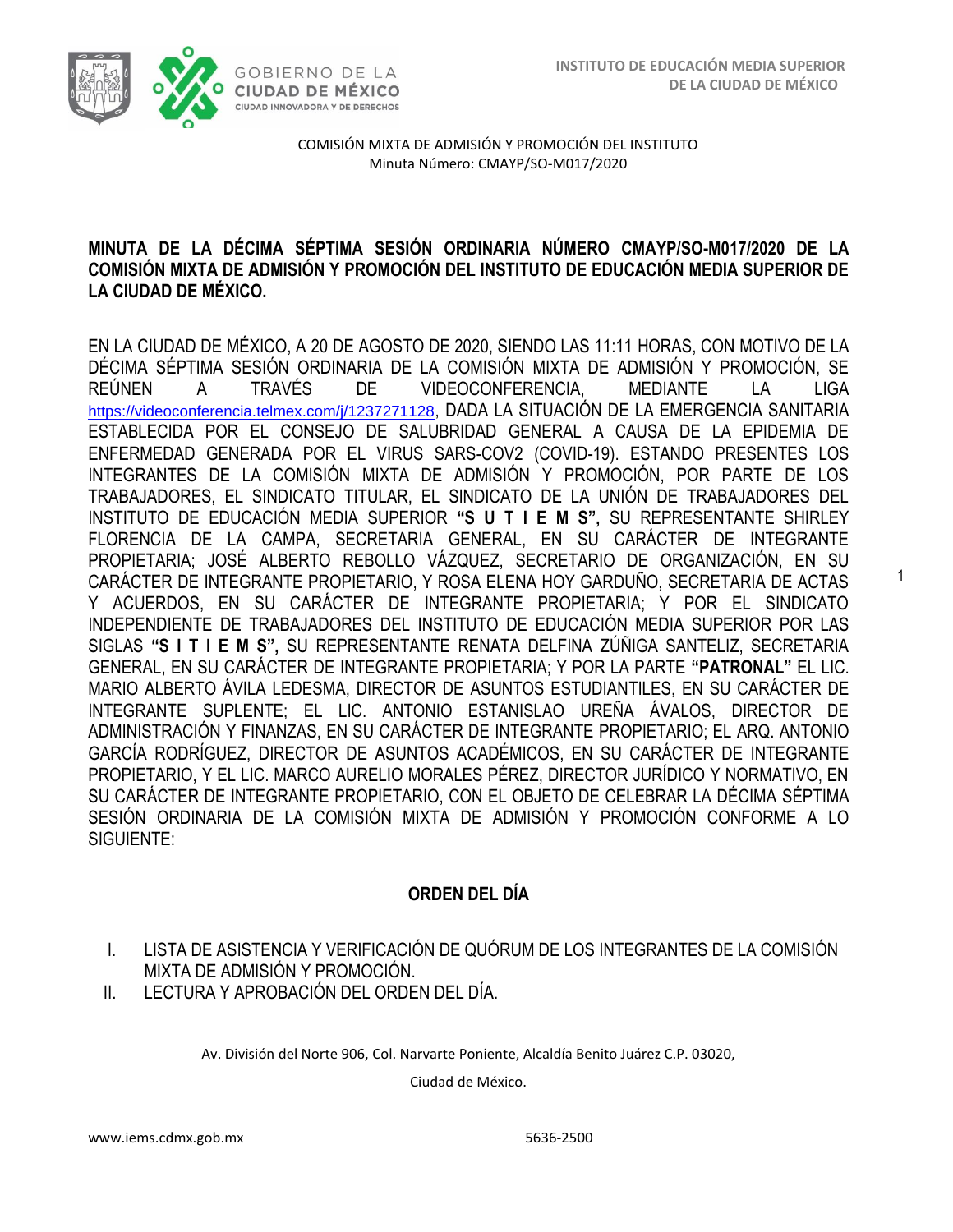

- III. SE SOMETE A CONSIDERACIÓN EL DICTAMEN NÚMERO DIC-IEMS-CMAYP-016-2020.
- IV. SE SOMETE A CONSIDERACIÓN LA CONVOCATORIA NÚMERO CON-005-CMAYP-2020 DE HORARIO ESPECIAL PARA MADRES Y PADRES TRABAJADORAS DEL IEMS.
- V. SE SOMETE A CONSIDERACIÓN LA CONVOCATORIA DE CAMBIO DE PLANTEL Y/O DE TURNO CON-006-CMAYP-2020 DE LOS TRABAJADORES ADMINISTRATIVOS.
- VI. SE PROPONE FECHA PARA LA CELEBRACIÓN DE LA DÉCIMA OCTAVA SESIÓN ORDINARIA DE LA COMISIÓN MIXTA DE ADMISIÓN Y PROMOCIÓN.

### **M I N U T A**

**PRIMERO.-** DE ACUERDO CON LA LISTA DE ASISTENCIA DE LOS INTEGRANTES DE LA COMISIÓN, EXISTE QUÓRUM LEGAL VÁLIDO PARA LLEVAR A CABO LA DÉCIMA SÉPTIMA SESIÓN ORDINARIA DE LA COMISIÓN MIXTA DE ADMISIÓN Y PROMOCIÓN.

**SEGUNDO.-** PREVIA LECTURA SE APRUEBA EL ORDEN DEL DÍA PROPUESTO POR LOS INTEGRANTES.

 $\overline{2}$ 

**TERCERO.-** LOS INTEGRANTES DE LA COMISIÓN MIXTA DE ADMISIÓN Y PROMOCIÓN APRUEBAN EN TODAS Y CADA UNA DE SUS PARTES EL DICTAMEN **DIC-IEMS-CMAYP-016-2020**, PARA TODOS LOS EFECTOS ADMINISTRATIVOS CORRESPONDIENTES.

**CUARTO.-** LOS INTEGRANTES DE LA COMISIÓN MIXTA DE ADMISIÓN Y PROMOCIÓN APRUEBAN EN TODAS Y CADA UNA DE SUS PARTES LA CONVOCATORIA **CON-005-CMAYP-2020** DE HORARIO ESPECIAL PARA MADRES Y PADRES TRABAJADORAS DEL IEMS.

**QUINTO.-** LOS INTEGRANTES DE LA COMISIÓN MIXTA DE ADMISIÓN Y PROMOCIÓN APRUEBAN EN TODAS Y CADA UNA DE SUS PARTES LA CONVOCATORIA **CON-006-CMAYP-2020**, CAMBIO DE PLANTEL Y/O DE TURNO DE LOS TRABAJADORES ADMINISTRATIVOS.

LOS PROCESOS DE CAMBIOS DE PLANTEL Y/O TURNO PARA PLAZAS DE NUEVA CREACIÓN SE LLEVARÁN A CABO EN CONVOCATORIA POSTERIOR DE ACUERDO A LO ESTABLECIDO EN EL REGLAMENTO DE LA COMISIÓN MIXTA DE ADMISIÓN Y PROMOCIÓN.

Av. División del Norte 906, Col. Narvarte Poniente, Alcaldía Benito Juárez C.P. 03020,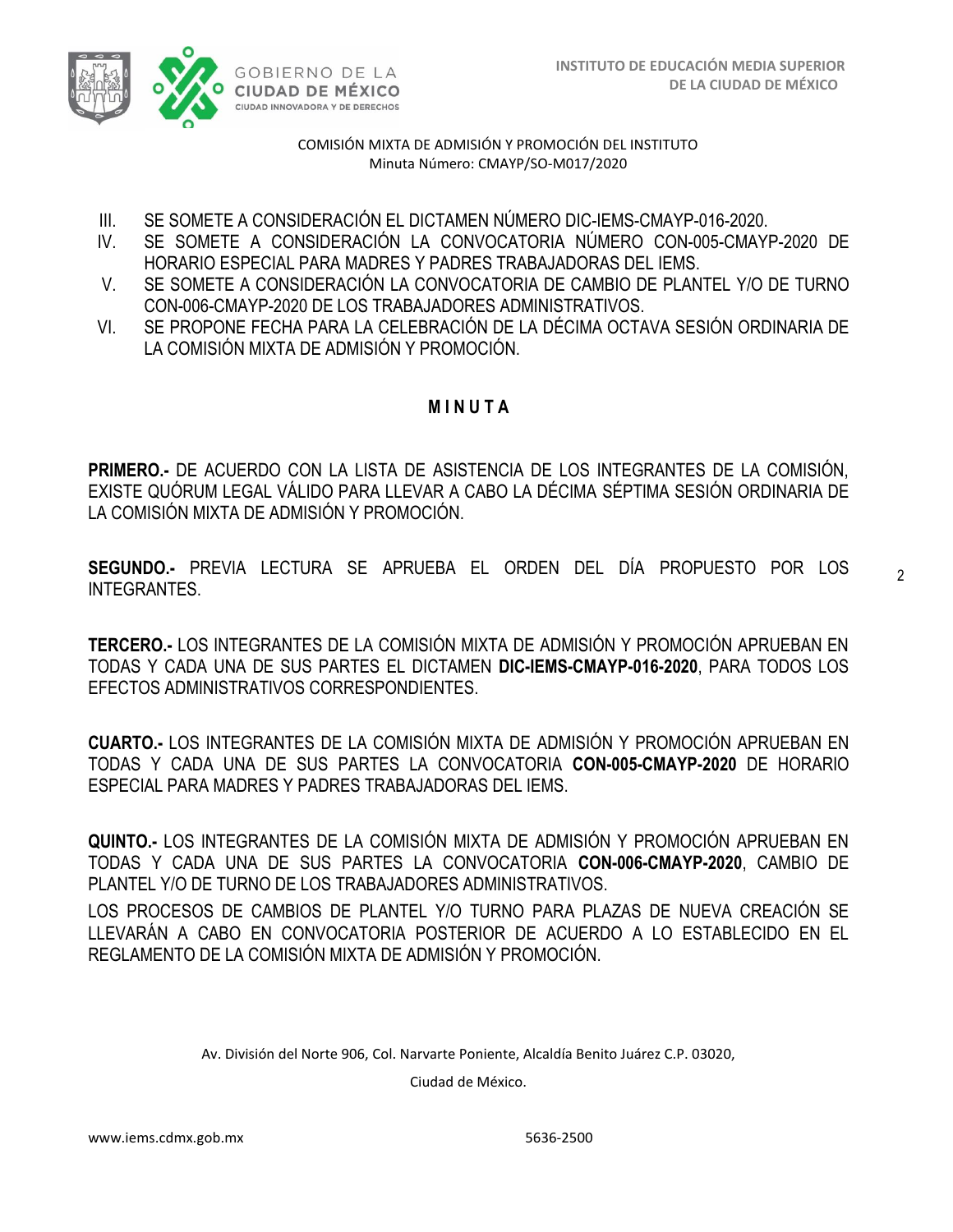

**SEXTO.-** SE ACUERDA FECHA PARA LA CELEBRACIÓN DE LA DÉCIMA OCTAVA SESIÓN ORDINARIA DE LA COMISIÓN MIXTA DE ADMISIÓN Y PROMOCIÓN EL DÍA 27 DE AGOSTO DE 2020, A LAS 11:00 HRS. SE ENVIARÁ MEDIANTE CORREO ELECTRÓNICO LA LIGA DE LA VIDEOCONFERENCIA A LOS INTEGRANTES, PREVIO A LA SESIÓN RESPECTIVA.

**SÉPTIMO.-** LA DIRECCIÓN DE ADMINISTRACIÓN Y FINANZAS Y LA DIRECCIÓN DE ASUNTOS ACADÉMICOS, EN EL ÁMBITO DE SUS RESPECTIVAS COMPETENCIAS REALIZARÁN LOS ACTOS Y ACCIONES CONDUCENTES A EFECTO DE DAR SEGUIMIENTO EN SUS TÉRMINOS AL DICTAMEN **DIC-IEMS-CMAYP-016-2020** Y LAS CONVOCATORIAS **CON-005-CMAYP-2020** Y **CON-006-CMAYP-2020**, ASÍ COMO PARA TODOS LOS EFECTOS ADMINISTRATIVOS CORRESPONDIENTES.

**OCTAVO.-** LOS ACUERDOS TOMADOS EN LA PRESENTE SESIÓN, SON VÁLIDOS Y SURTIRÁN SUS EFECTOS LEGALES Y JURÍDICOS EN TÉRMINOS DE LO DISPUESTO POR EL ARTÍCULO TERCERO, PÁRRAFOS SÉPTIMO Y OCTAVO DEL "ACUERDO POR EL QUE SE AUTORIZA EL USO DE MEDIOS REMOTOS TECNOLÓGICOS DE COMUNICACIÓN COMO MEDIOS OFICIALES PARA CONTINUAR CON LAS FUNCIONES ESENCIALES Y SE ESTABLECEN MEDIDAS PARA LA CELEBRACIÓN DE LAS SESIONES DE LOS ÓRGANOS COLEGIADOS EN LAS DEPENDENCIAS, ÓRGANOS DESCONCENTRADOS, ENTIDADES DE LA ADMINISTRACIÓN PÚBLICA Y ALCALDÍAS DE LA CIUDAD DE MÉXICO, CON MOTIVO DE LA EMERGENCIA SANITARIA POR CAUSAS DE FUERZA MAYOR DEL CONSEJO DE SALUD DE LA CIUDAD DE MÉXICO", PUBLICADO EN LA GACETA OFICIAL DE LA CIUDAD DE MÉXICO EL 06 DE ABRIL DE 2020".

**NOVENO.-** AGOTADOS EN SU TOTALIDAD LOS ASUNTOS DEL ORDEN DEL DÍA, LOS INTEGRANTES DE LA COMISIÓN EXPRESARON SU CONSENTIMIENTO SIN MEDIAR ALGÚN VICIO DE LA VOLUNTAD, RESPECTO DE LA MINUTA EMITIDA, LA QUE SURTIRÁ SUS EFECTOS LEGALES A PARTIR DE SU PUBLICACIÓN EN LA PÁGINA OFICIAL DEL INSTITUTO DE CONFORMIDAD CON EL NUMERAL OCTAVO DE LA PRESENTE MINUTA, Y LAS FIRMAS AUTÓGRAFAS DE LOS QUE EN ELLA INTERVINIERON SE ASENTARAN UNA VEZ TERMINADA LA EMERGENCIA SANITARIA.-------------------------------------------------------

----------------------------------------------------------------------------------------------------------------------------------------------------- -----------------------------------------------------------------------------------------------------------------------------------------------------

ESTE DOCUMENTO SE CONCLUYE SIENDO LAS 17:10 HORAS DEL 20 DE AGOSTO DE 2020----------------- ----------------------------------------------------------------------------------------------------------------------------------------------------

Av. División del Norte 906, Col. Narvarte Poniente, Alcaldía Benito Juárez C.P. 03020,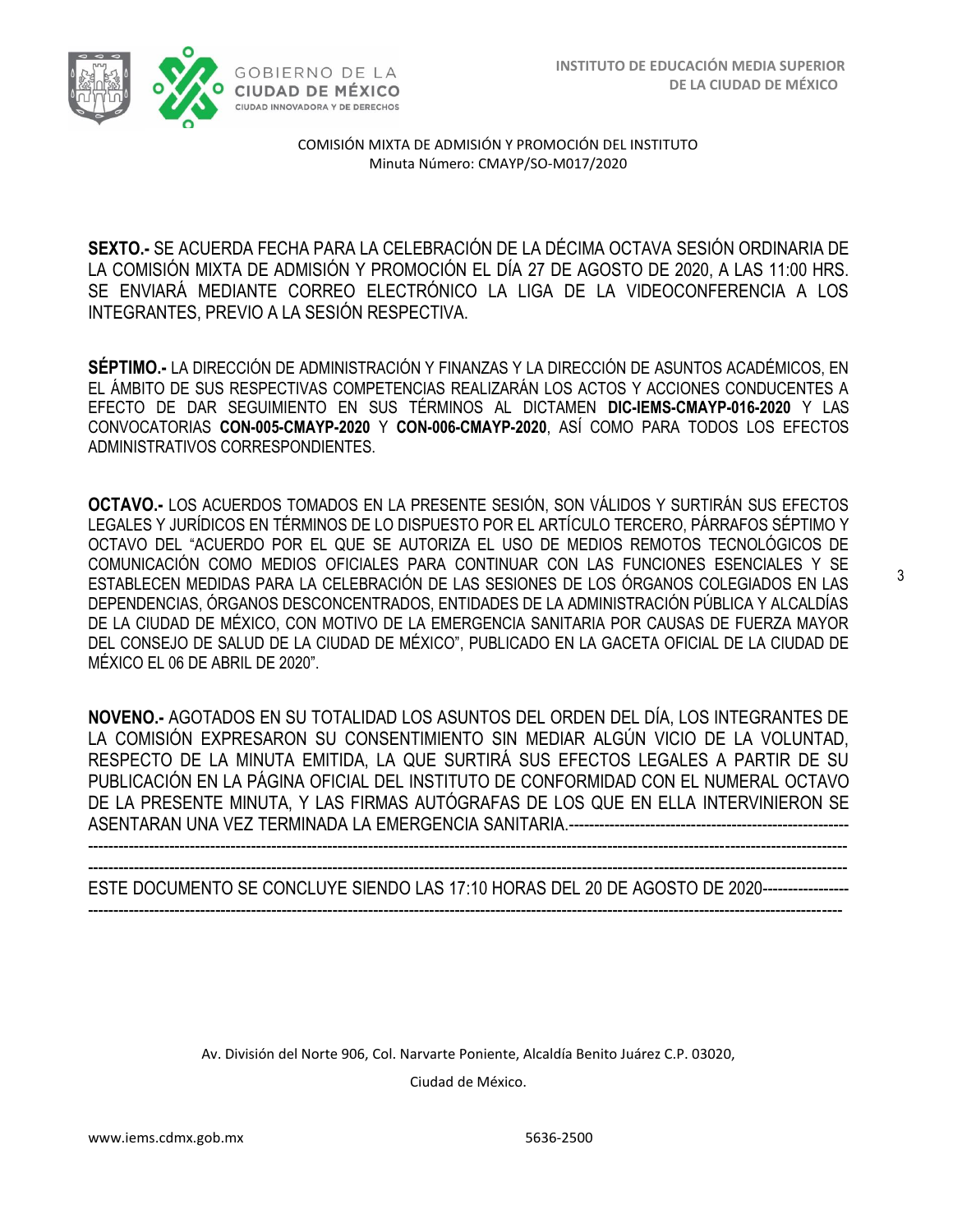

**FIRMAN LAS PARTES**

# **POR PARTE DE LOS TRABAJADORES DEL IEMS**

## **SHIRLEY FLORENCIA DE LA CAMPA RENATA DELFINA ZUÑIGA SANTELIZ**

INTEGRANTE PROPIETARIA SECRETARIA GENERAL DEL SINDICATO DE LA UNIÓN DE TRABAJADORES DEL INSTITUTO DE EDUCACIÓN MEDIA **SUPERIOR** (SUTIEMS)

INTEGRANTE PROPIETARIA SECRETARIA GENERAL DEL SINDICATO INDEPENDIENTE DE TRABAJADORES DEL INSTITUTO DE EDUCACIÓN MEDIA SUPERIOR (SITIEMS)

# **JOSÉ ALBERTO REBOLLO VÁZQUEZ ROSA ELENA HOY GARDUÑO**

INTEGRANTE PROPIETARIO SECRETARIO DE ORGANIZACIÓN DEL SINDICATO DE LA UNIÓN DE TRABAJADORES DEL INSTITUTO DE EDUCACIÓN MEDIA SUPERIOR (SUTIEMS)

INTEGRANTE PROPIETARIA SECRETARIA DE ACTAS Y ACUERDOS DEL SINDICATO DE LA UNIÓN DE TRABAJADORES DEL INSTITUTO DE EDUCACIÓN MEDIA SUPERIOR (SUTIEMS)

Av. División del Norte 906, Col. Narvarte Poniente, Alcaldía Benito Juárez C.P. 03020,